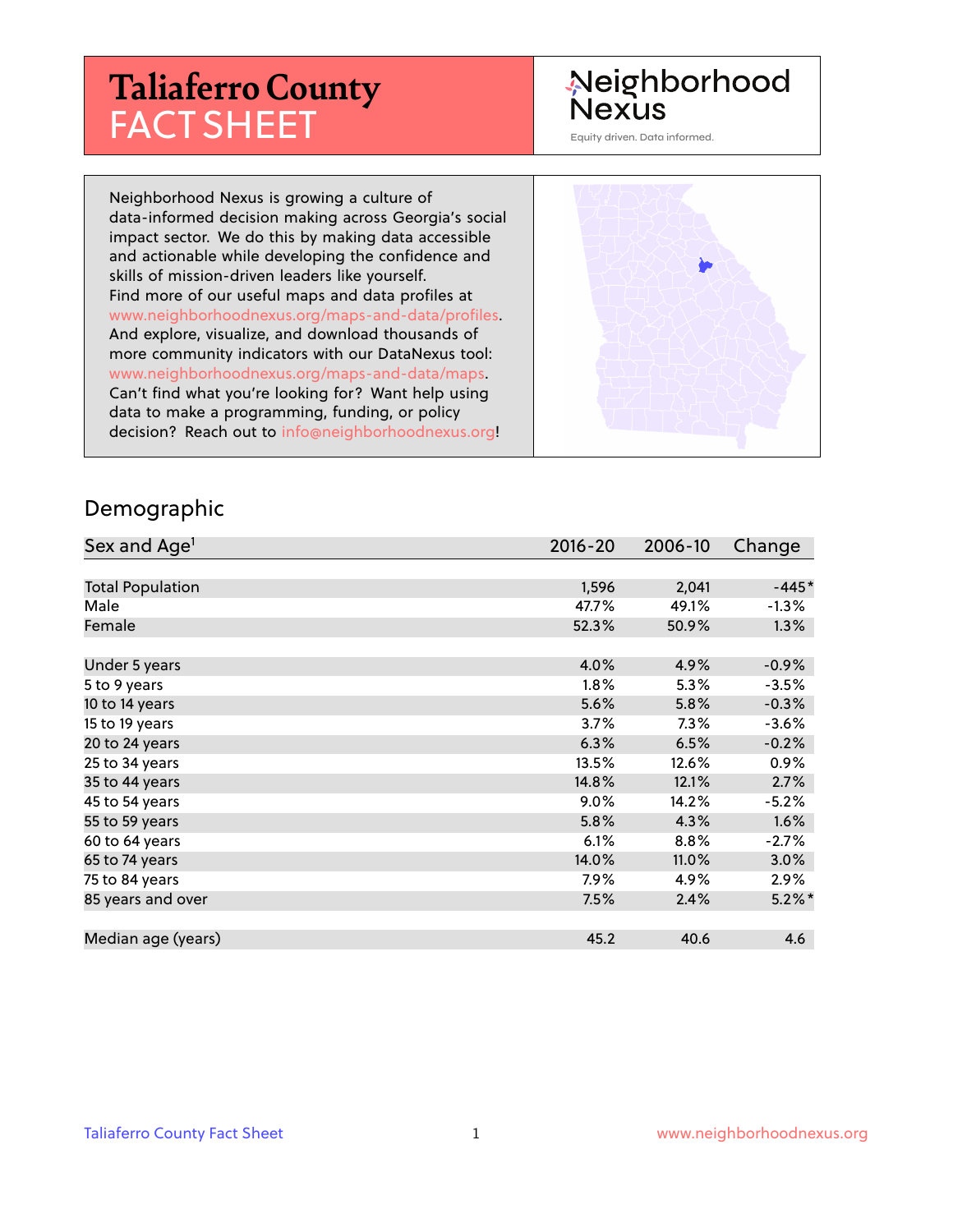# Demographic, continued...

| Race <sup>2</sup>                                            | $2016 - 20$ | 2006-10 | Change         |
|--------------------------------------------------------------|-------------|---------|----------------|
| <b>Total population</b>                                      | 1,596       | 2,041   | $-445*$        |
| One race                                                     | 100.0%      | 98.1%   | 1.9%           |
| White                                                        | 37.7%       | 39.0%   | $-1.4%$        |
| <b>Black or African American</b>                             | 58.5%       | 57.3%   | 1.2%           |
| American Indian and Alaska Native                            | 0.0%        | 0.3%    | $-0.3%$        |
| Asian                                                        | 0.0%        | 0.7%    | $-0.7%$        |
| Native Hawaiian and Other Pacific Islander                   | 0.5%        | 0.0%    | 0.5%           |
| Some other race                                              | 3.3%        | 0.7%    | $2.6\%$ *      |
| Two or more races                                            | 0.0%        | 1.9%    | $-1.9%$        |
| Race alone or in combination with other race(s) <sup>3</sup> | $2016 - 20$ | 2006-10 | Change         |
| Total population                                             | 1,596       | 2,041   | $-445*$        |
| White                                                        | 37.7%       | 40.9%   | $-3.3%$        |
| <b>Black or African American</b>                             | 58.5%       | 57.6%   | 0.9%           |
| American Indian and Alaska Native                            | 0.0%        | 0.3%    | $-0.3%$        |
| Asian                                                        | 0.0%        | 1.2%    | $-1.2%$        |
| Native Hawaiian and Other Pacific Islander                   | 0.5%        | 0.0%    | 0.5%           |
| Some other race                                              | 3.3%        | 1.8%    | 1.6%           |
| Hispanic or Latino and Race <sup>4</sup>                     | $2016 - 20$ | 2006-10 | Change         |
| <b>Total population</b>                                      | 1,596       | 2,041   | $-445*$        |
| Hispanic or Latino (of any race)                             | 4.4%        | 1.8%    | 2.6%           |
| Not Hispanic or Latino                                       | 95.6%       | 98.2%   | $-2.6%$        |
| White alone                                                  | 36.5%       | 39.0%   | $-2.6%$        |
| Black or African American alone                              | 58.5%       | 57.3%   | 1.2%           |
| American Indian and Alaska Native alone                      | 0.0%        | 0.3%    | $-0.3%$        |
| Asian alone                                                  | 0.0%        | 0.7%    | $-0.7%$        |
| Native Hawaiian and Other Pacific Islander alone             | 0.5%        | 0.0%    | 0.5%           |
| Some other race alone                                        | 0.1%        | 0.0%    | 0.1%           |
| Two or more races                                            | 0.0%        | 0.8%    | $-0.8%$        |
| U.S. Citizenship Status <sup>5</sup>                         | $2016 - 20$ | 2006-10 | Change         |
| Foreign-born population                                      | 56          | 54      | $\overline{2}$ |
| Naturalized U.S. citizen                                     | 51.8%       | 87.0%   | $-35.3%$ *     |
| Not a U.S. citizen                                           | 48.2%       | 13.0%   | 35.3%*         |
| Citizen, Voting Age Population <sup>6</sup>                  | $2016 - 20$ | 2006-10 | Change         |
|                                                              |             |         |                |
| Citizen, 18 and over population                              | 1,341       | 1,610   | $-269$         |
| Male                                                         | 47.8%       | 50.5%   | $-2.7%$        |
| Female                                                       | 52.2%       | 49.5%   | 2.7%           |
|                                                              |             |         |                |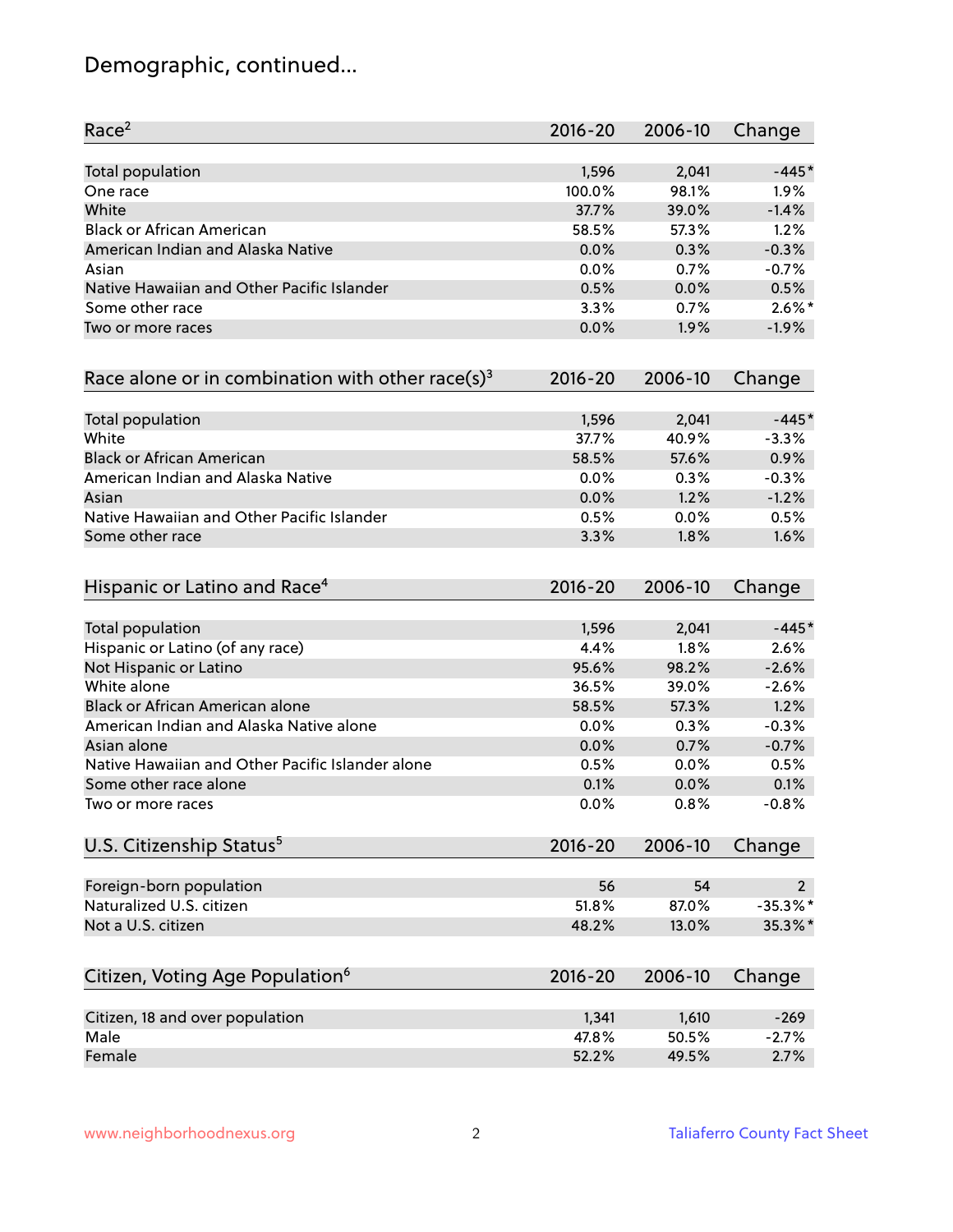#### Economic

| Income <sup>7</sup>                                 | $2016 - 20$ | 2006-10 | Change    |
|-----------------------------------------------------|-------------|---------|-----------|
|                                                     |             |         |           |
| All households                                      | 662         | 741     | $-79$     |
| Less than \$10,000                                  | 9.7%        | 17.4%   | $-7.7%$   |
| \$10,000 to \$14,999                                | 11.0%       | 12.7%   | $-1.7%$   |
| \$15,000 to \$24,999                                | 14.8%       | 22.3%   | $-7.5%$   |
| \$25,000 to \$34,999                                | 9.4%        | 11.3%   | $-2.0%$   |
| \$35,000 to \$49,999                                | 26.6%       | 16.9%   | 9.7%      |
| \$50,000 to \$74,999                                | 16.5%       | 6.7%    | $9.7\%$ * |
| \$75,000 to \$99,999                                | 5.4%        | 4.7%    | 0.7%      |
| \$100,000 to \$149,999                              | 5.7%        | 6.6%    | $-0.9%$   |
| \$150,000 to \$199,999                              | 0.3%        | 0.7%    | $-0.4%$   |
| \$200,000 or more                                   | 0.6%        | 0.7%    | $-0.1%$   |
| Median household income (dollars)                   | 37,717      | 22,188  | 15,529*   |
| Mean household income (dollars)                     | 45,557      | 35,122  | 10,435*   |
| With earnings                                       | 60.7%       | 65.6%   | $-4.9%$   |
| Mean earnings (dollars)                             | 48,359      | 38,509  | 9,850*    |
| <b>With Social Security</b>                         | 51.1%       | 35.8%   | 15.3%*    |
| Mean Social Security income (dollars)               | 18,605      | 12,091  | $6,514*$  |
| With retirement income                              | 19.2%       | 17.9%   | 1.2%      |
| Mean retirement income (dollars)                    | 25,682      | 13,846  | 11,836*   |
| With Supplemental Security Income                   | 10.0%       | 15.8%   | $-5.8%$   |
| Mean Supplemental Security Income (dollars)         | 9,439       | 8,026   | 1,414     |
| With cash public assistance income                  | 1.8%        | 1.1%    | 0.7%      |
| Mean cash public assistance income (dollars)        | 2,358       | 7,725   | $-5,367$  |
| With Food Stamp/SNAP benefits in the past 12 months | 32.3%       | 25.0%   | 7.4%      |
|                                                     |             |         |           |
| Families                                            | 442         | 482     | $-40$     |
| Less than \$10,000                                  | 5.4%        | 8.7%    | $-3.3%$   |
| \$10,000 to \$14,999                                | 6.8%        | 12.2%   | $-5.5%$   |
| \$15,000 to \$24,999                                | 13.6%       | 23.7%   | $-10.1%$  |
| \$25,000 to \$34,999                                | 23.5%       | 10.6%   | 12.9%*    |
| \$35,000 to \$49,999                                | 18.1%       | 20.1%   | $-2.0%$   |
| \$50,000 to \$74,999                                | 15.6%       | 9.1%    | 6.5%      |
| \$75,000 to \$99,999                                | 8.1%        | 4.6%    | 3.6%      |
| \$100,000 to \$149,999                              | 7.5%        | 8.9%    | $-1.5%$   |
| \$150,000 to \$199,999                              | 0.5%        | 1.0%    | $-0.6%$   |
| \$200,000 or more                                   | 0.9%        | 1.0%    | $-0.1%$   |
| Median family income (dollars)                      | 36,071      | 29,375  | 6,696     |
| Mean family income (dollars)                        | 51,730      | 41,636  | 10,093*   |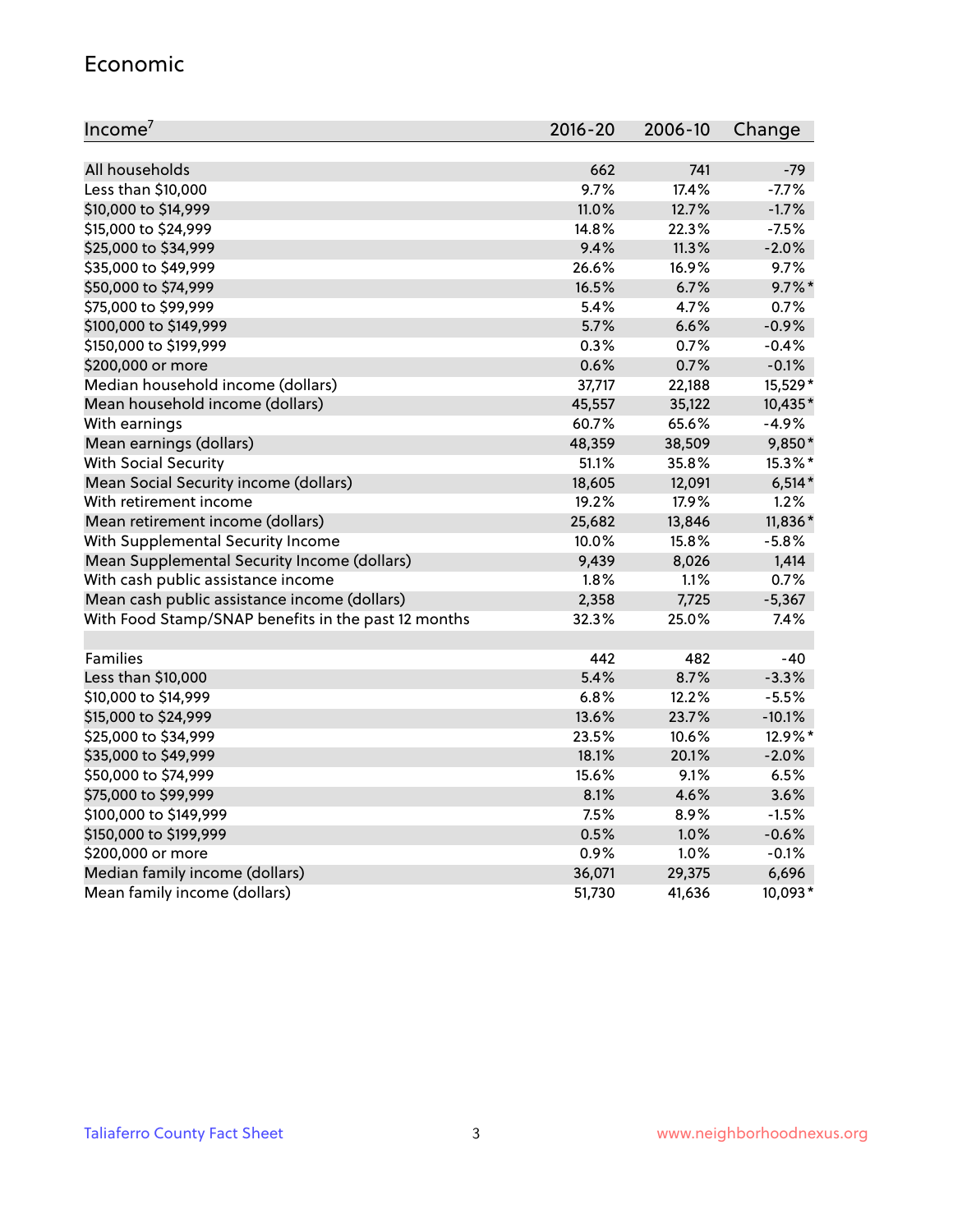#### Economic, continued...

| Income, continued <sup>8</sup>                                        | $2016 - 20$ | 2006-10 | Change             |
|-----------------------------------------------------------------------|-------------|---------|--------------------|
|                                                                       |             |         |                    |
| Nonfamily households                                                  | 220         | 259     | $-39$              |
| Median nonfamily income (dollars)                                     | 19,500      | 15,852  | 3,648              |
| Mean nonfamily income (dollars)                                       | 26,873      | 21,907  | 4,966              |
| Median earnings for workers (dollars)                                 | 25,971      | 20,825  | 5,146              |
| Median earnings for male full-time, year-round workers                | 34,643      | 29,435  | 5,208              |
| (dollars)                                                             |             |         |                    |
| Median earnings for female full-time, year-round workers<br>(dollars) | 19,444      | 20,227  | $-783$             |
| Per capita income (dollars)                                           | 20,979      | 13,955  | 7,023*             |
|                                                                       |             |         |                    |
| Families and People Below Poverty Level <sup>9</sup>                  | $2016 - 20$ | 2006-10 | Change             |
|                                                                       |             |         |                    |
| <b>All families</b>                                                   | 28.5%       | 30.1%   | $-1.6%$            |
| With related children under 18 years                                  | 46.2%       | 54.6%   | $-8.4%$            |
| With related children under 5 years only                              | 2.9%        | 100.0%  | $-97.1%$           |
| Married couple families                                               | 10.3%       | 21.1%   | $-10.8%$           |
| With related children under 18 years                                  | 6.1%        | 30.5%   | $-24.4%$           |
| With related children under 5 years only                              | (X)         | 100.0%  | $(X)$ <sup>+</sup> |
| Families with female householder, no husband present                  | 32.8%       | 51.8%   | $-19.0%$           |
| With related children under 18 years                                  | 51.9%       | 85.5%   | $-33.7%$ *         |
| With related children under 5 years only                              | 100.0%      | 100.0%  | 0.0%               |
| All people                                                            | 24.7%       | 34.4%   | $-9.7%$            |
| Under 18 years                                                        | 26.3%       | 60.6%   | $-34.3%$           |
| Related children under 18 years                                       | 26.3%       | 60.6%   | $-34.3%$           |
| Related children under 5 years                                        | 9.4%        | 55.0%   | $-45.6%$           |
| Related children 5 to 17 years                                        | 32.9%       | 62.3%   | $-29.4%$           |
|                                                                       | 24.4%       | 27.5%   | $-3.1%$            |
| 18 years and over                                                     | 23.8%       |         |                    |
| 18 to 64 years                                                        |             | 28.3%   | $-4.5%$            |
| 65 years and over                                                     | 25.6%       | 24.9%   | 0.7%               |
| People in families                                                    | 22.9%       | 34.5%   | $-11.6%$           |
| Unrelated individuals 15 years and over                               | 31.4%       | 34.1%   | $-2.8%$            |
| Non-Hispanic white people                                             | 11.5%       | 18.6%   | $-7.1%$            |
| Black or African-American people                                      | 32.1%       | 47.2%   | $-15.1%$           |
| Asian people                                                          | (X)         | $0.0\%$ | (X)                |
| Hispanic or Latino people                                             | 27.1%       | 5.6%    | 21.6%*             |
|                                                                       |             |         |                    |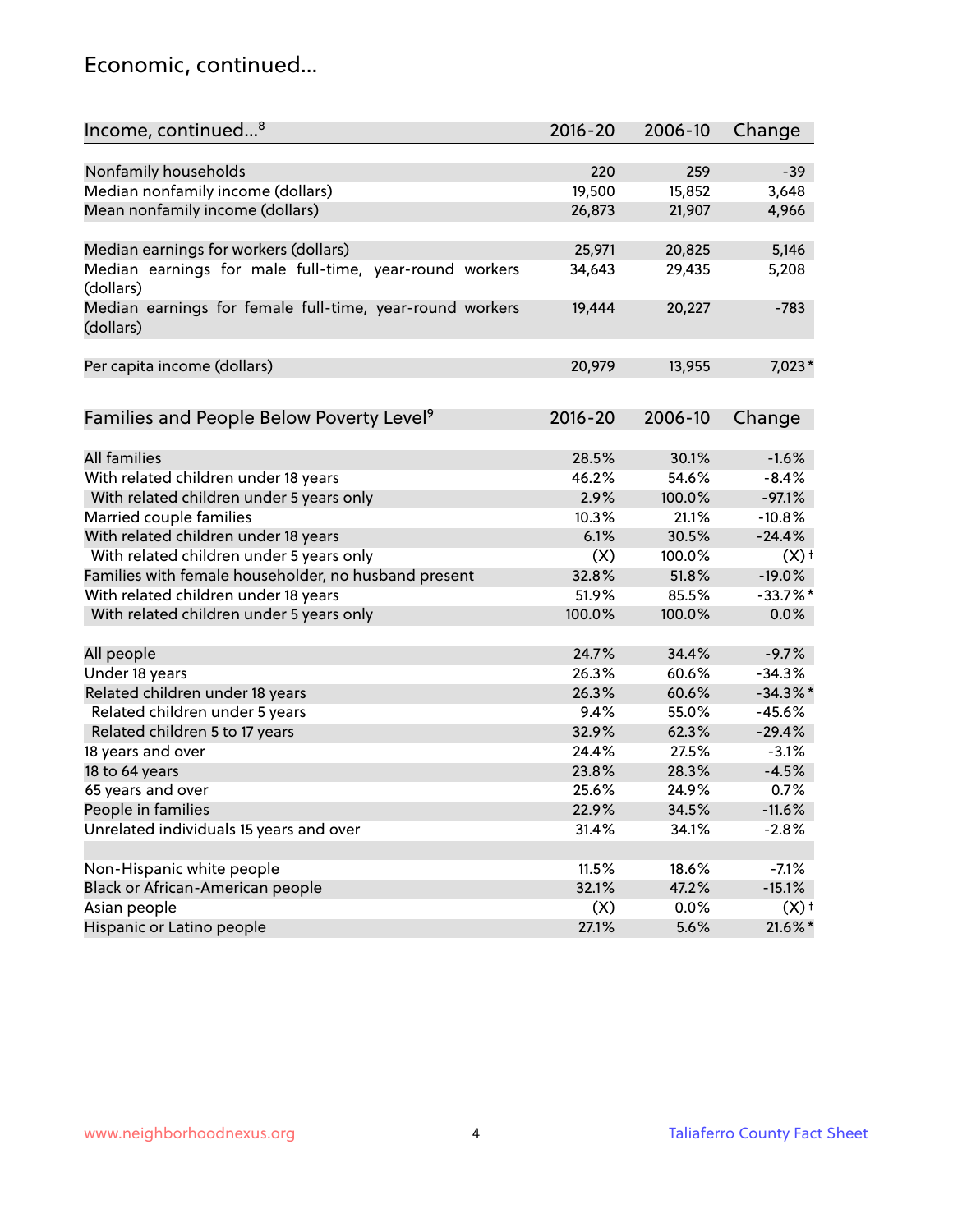# Employment

| Employment Status <sup>10</sup>                                                               | 2010        | 2020    | Change      |
|-----------------------------------------------------------------------------------------------|-------------|---------|-------------|
| In Labor Force                                                                                | 530         | 634     | 634         |
| <b>Unemployment Rate</b>                                                                      | 7.2%        | 18.0%   | $-10.8%$    |
| Industry <sup>11</sup>                                                                        | $2016 - 20$ | 2006-10 | Change      |
| Civilian employed population 16 years and over                                                | 660         | 646     | 14          |
| Agriculture, forestry, fishing and hunting, and mining                                        | 2.0%        | 5.6%    | $-3.6%$     |
| Construction                                                                                  | 4.4%        | 2.3%    | 2.1%        |
| Manufacturing                                                                                 | 25.2%       | 21.4%   | 3.8%        |
| Wholesale trade                                                                               | 1.4%        | 4.0%    | $-2.7%$     |
| Retail trade                                                                                  | 10.9%       | 11.0%   | $-0.1%$     |
| Transportation and warehousing, and utilities                                                 | 8.3%        | 7.9%    | 0.4%        |
| Information                                                                                   | 0.8%        | 0.0%    | 0.8%        |
| Finance and insurance, and real estate and rental and leasing                                 | 2.3%        | 0.0%    | 2.3%        |
| Professional, scientific, and management, and administrative<br>and waste management services | 9.8%        | 7.9%    | 2.0%        |
| Educational services, and health care and social assistance                                   | 7.0%        | 17.3%   | $-10.4\%$ * |
| Arts, entertainment, and recreation, and accommodation and<br>food services                   | 14.4%       | 9.1%    | 5.3%        |
| Other services, except public administration                                                  | 3.2%        | 6.0%    | $-2.9%$     |
| <b>Public administration</b>                                                                  | 10.5%       | 7.4%    | 3.0%        |
| Occupation <sup>12</sup>                                                                      | $2016 - 20$ | 2006-10 | Change      |
|                                                                                               |             |         |             |
| Civilian employed population 16 years and over                                                | 660         | 646     | 14          |
| Management, business, science, and arts occupations                                           | 15.5%       | 16.4%   | $-1.0%$     |
| Service occupations                                                                           | 26.5%       | 22.3%   | 4.2%        |
| Sales and office occupations                                                                  | 18.8%       | 13.8%   | 5.0%        |
| Natural<br>resources,<br>construction,<br>maintenance<br>and<br>occupations                   | 7.9%        | 8.0%    | $-0.2%$     |
| Production, transportation, and material moving occupations                                   | 31.4%       | 39.5%   | $-8.1%$     |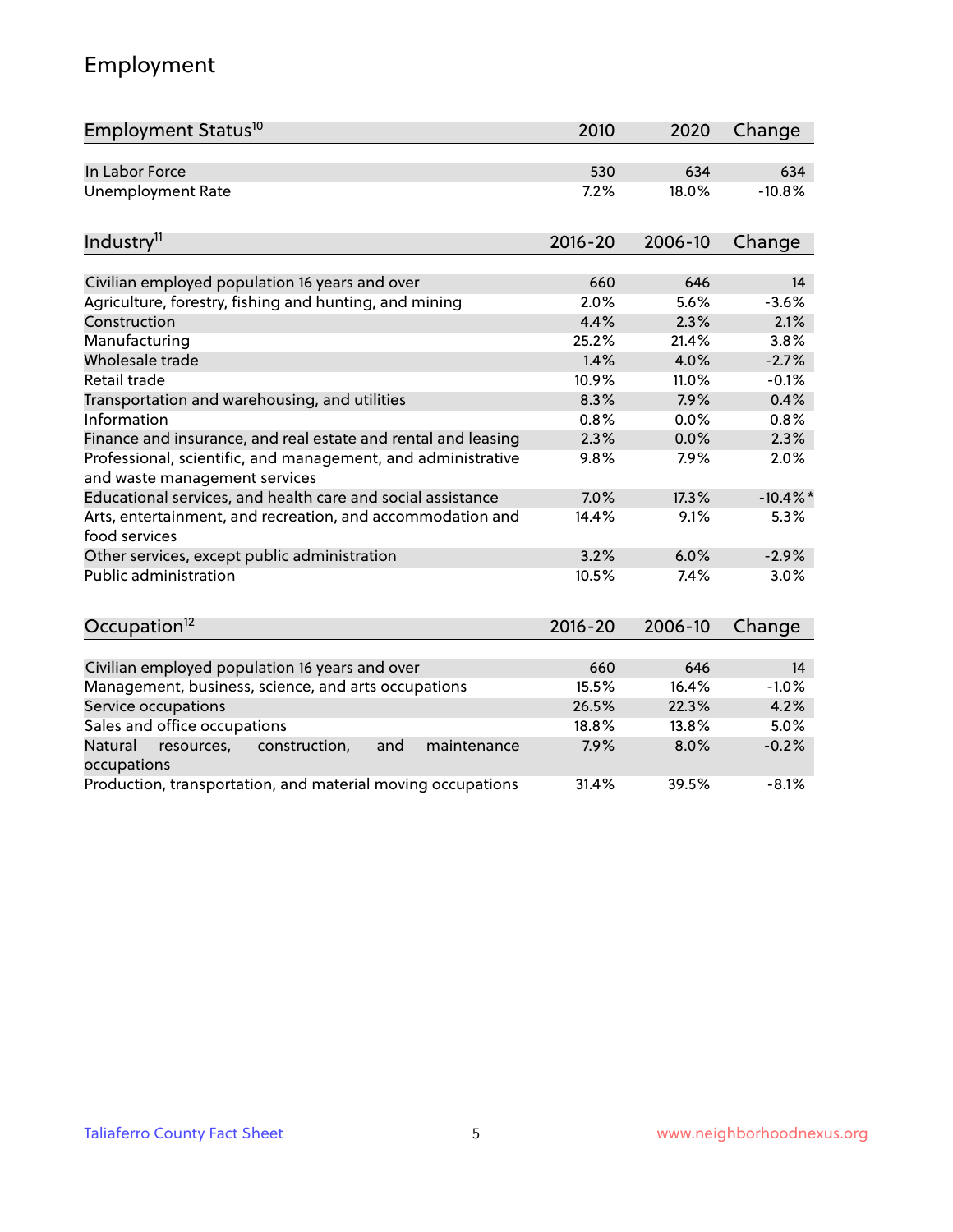# Employment, continued...

| Class of Worker <sup>13</sup>                          | $2016 - 20$ | 2006-10 | Change    |
|--------------------------------------------------------|-------------|---------|-----------|
| Civilian employed population 16 years and over         | 660         | 646     | 14        |
| Private wage and salary workers                        | 72.1%       | 73.2%   | $-1.1%$   |
| Government workers                                     | 15.8%       | 22.0%   | $-6.2%$   |
| Self-employed in own not incorporated business workers | 10.5%       | 4.8%    | $5.7\%$ * |
| Unpaid family workers                                  | 1.7%        | 0.0%    | 1.7%      |
| Job Flows <sup>14</sup>                                | 2019        | 2010    | Change    |
|                                                        |             |         |           |
| Total Jobs in county                                   | 215         | 176     | 39        |
| Held by residents of county                            | 36.3%       | 60.8%   | $-24.5%$  |
| Held by non-residents of county                        | 63.7%       | 39.2%   | 24.5%     |
|                                                        | 2019        | 2010    |           |
| Jobs by Industry Sector <sup>15</sup>                  |             |         | Change    |
| Total Jobs in county                                   | 215         | 176     | 39        |
| Goods Producing sectors                                | 23.3%       | 6.8%    | 16.4%     |
| Trade, Transportation, and Utilities sectors           | 4.7%        | 8.5%    | $-3.9%$   |
| All Other Services sectors                             | 72.1%       | 84.7%   | $-12.6%$  |
|                                                        |             |         |           |
| Total Jobs in county held by county residents          | 78          | 107     | $-29$     |
| <b>Goods Producing sectors</b>                         | 14.1%       | 5.6%    | 8.5%      |
| Trade, Transportation, and Utilities sectors           | 6.4%        | 12.1%   | $-5.7%$   |
| All Other Services sectors                             | 79.5%       | 82.2%   | $-2.8%$   |
| Jobs by Earnings <sup>16</sup>                         | 2019        | 2010    | Change    |
| Total Jobs in county                                   | 215         | 176     | 39        |
| Jobs with earnings \$1250/month or less                | 30.2%       | 34.1%   | $-3.9%$   |
| Jobs with earnings \$1251/month to \$3333/month        | 28.4%       | 46.6%   | $-18.2%$  |
|                                                        |             |         |           |
| Jobs with earnings greater than \$3333/month           | 41.4%       | 19.3%   | 22.1%     |
| Total Jobs in county held by county residents          | 78          | 107     | $-29$     |
| Jobs with earnings \$1250/month or less                | 37.2%       | 47.7%   | $-10.5%$  |
| Jobs with earnings \$1251/month to \$3333/month        | 41.0%       | 42.1%   | $-1.0\%$  |
| Jobs with earnings greater than \$3333/month           | 21.8%       | 10.3%   | 11.5%     |
|                                                        |             |         |           |
| Jobs by Age of Worker <sup>17</sup>                    | 2019        | 2010    | Change    |
| Total Jobs in county                                   | 215         | 176     | 39        |
| Jobs with workers age 29 or younger                    | 14.9%       | 8.5%    | 6.4%      |
| Jobs with workers age 30 to 54                         | 41.4%       | 56.3%   | $-14.9%$  |
| Jobs with workers age 55 or older                      | 43.7%       | 35.2%   | 8.5%      |
|                                                        |             |         |           |
| Total Jobs in county held by county residents          | 78          | 107     | $-29$     |
| Jobs with workers age 29 or younger                    | 14.1%       | 9.3%    | 4.8%      |
| Jobs with workers age 30 to 54                         | 32.1%       | 44.9%   | $-12.8%$  |
| Jobs with workers age 55 or older                      | 53.8%       | 45.8%   | 8.1%      |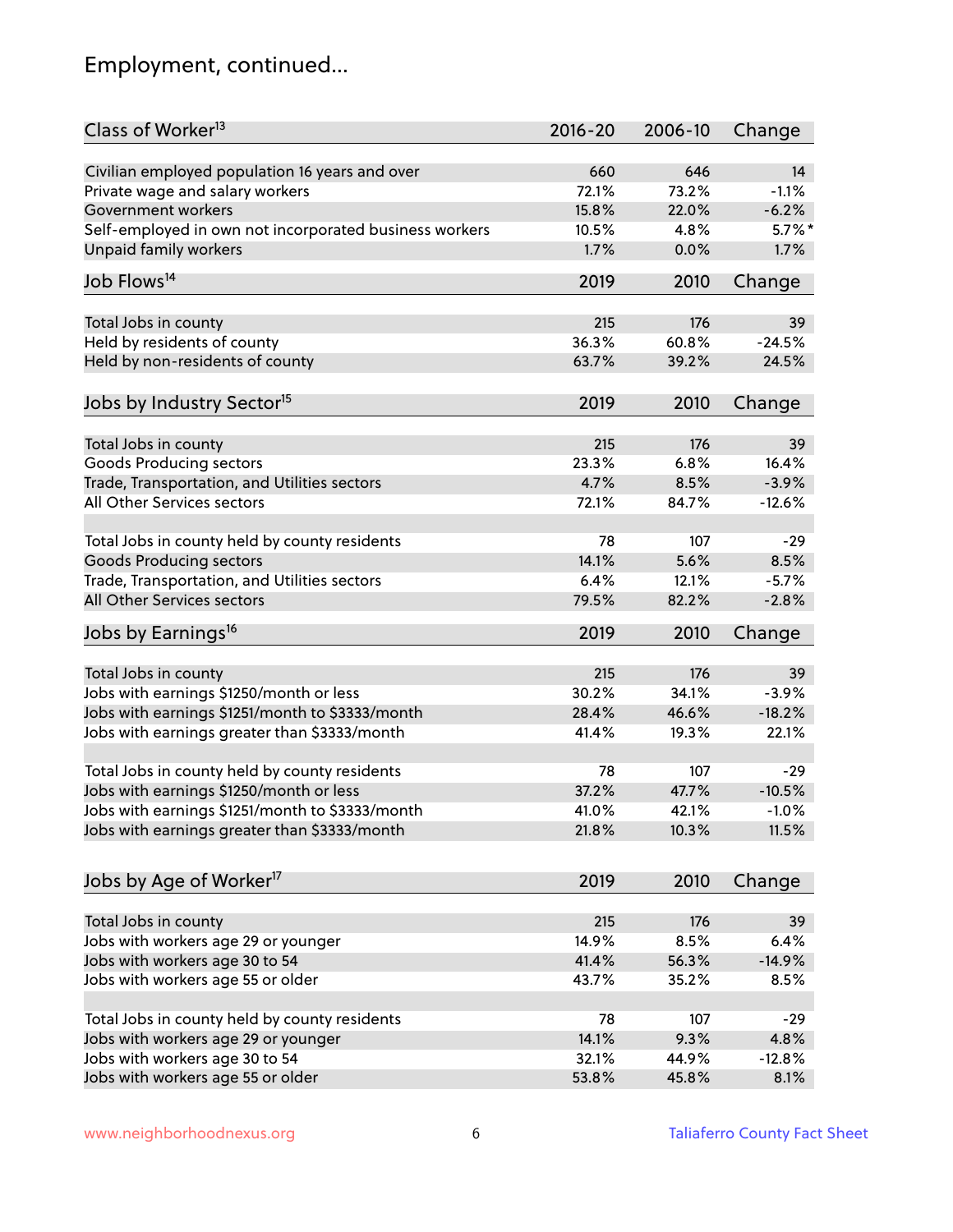#### Education

| Early Learning <sup>18</sup>                        |               |              | 2022         |
|-----------------------------------------------------|---------------|--------------|--------------|
| Licensed Capacity of Early Learning Centers         |               |              | 6            |
| Licenced capacity per 1,000 children ages 0-4       |               |              | 75.9         |
| School Enrollment <sup>19</sup>                     | 2022          | 2010         | Change       |
|                                                     |               |              |              |
| <b>Enrolled in Public School</b>                    | 176           | 225          | $-49$        |
| White<br><b>Black or African-American</b>           | 15.9%         | 0.0%         | 15.9%        |
| Asian                                               | 68.2%<br>0.0% | 81.3%        | $-13.2%$     |
| Native American                                     | 0.0%          | 0.0%         | 0.0%<br>0.0% |
| Pacific Islander                                    | 0.0%          | 0.0%<br>0.0% | 0.0%         |
| <b>Biracial or Multi-Racial</b>                     | 1.1%          | 0.0%         | 1.1%         |
|                                                     | 14.8%         | 0.0%         | 14.8%        |
| Hispanic or Latino                                  |               |              |              |
| Georgia Milestones: 3rd Grade Reading <sup>20</sup> |               |              | 2019         |
| Number of Students Tested                           |               |              |              |
|                                                     |               |              | 0.0%         |
| Proficient or Distinguished                         |               |              |              |
| Georgia Milestones: 8th Grade Math <sup>21</sup>    |               |              | 2019         |
| <b>Number of Students Tested</b>                    |               |              | 13           |
| Proficient or Distinguished                         |               |              | 15.4%        |
| Graduation Rates <sup>22</sup>                      | 2021          | 2012         | Change       |
|                                                     |               |              |              |
| Cohort                                              | 17            | 12           | 5            |
| <b>High School Graduation Rate</b>                  | 82.4%         | 91.7%        | $-9.3%$      |
| Educational Attainment <sup>23</sup>                | $2016 - 20$   | 2006-10      | Change       |
| Population 25 years and over                        | 1,255         | 1,433        | $-178$       |
| Less than 9th grade                                 | 10.1%         | 18.1%        | $-8.0\%$ *   |
| 9th to 12th grade, no diploma                       | 12.0%         | 23.4%        | $-11.4\%$ *  |
| High school graduate (includes equivalency)         | 50.3%         | 37.5%        | 12.7%*       |
| Some college, no degree                             | 18.2%         | 9.3%         | $9.0\%$ *    |
| Associate's degree                                  | 3.6%          | 4.7%         | $-1.2%$      |
| Bachelor's degree                                   | 4.1%          | 4.5%         | $-0.5%$      |
| Graduate or professional degree                     | 1.7%          | 2.3%         | $-0.6%$      |
|                                                     |               |              |              |
| Percent high school graduate or higher              | 77.8%         | 58.4%        | 19.4%        |
| Percent bachelor's degree or higher                 | 5.7%          | 6.8%         | $-1.1%$      |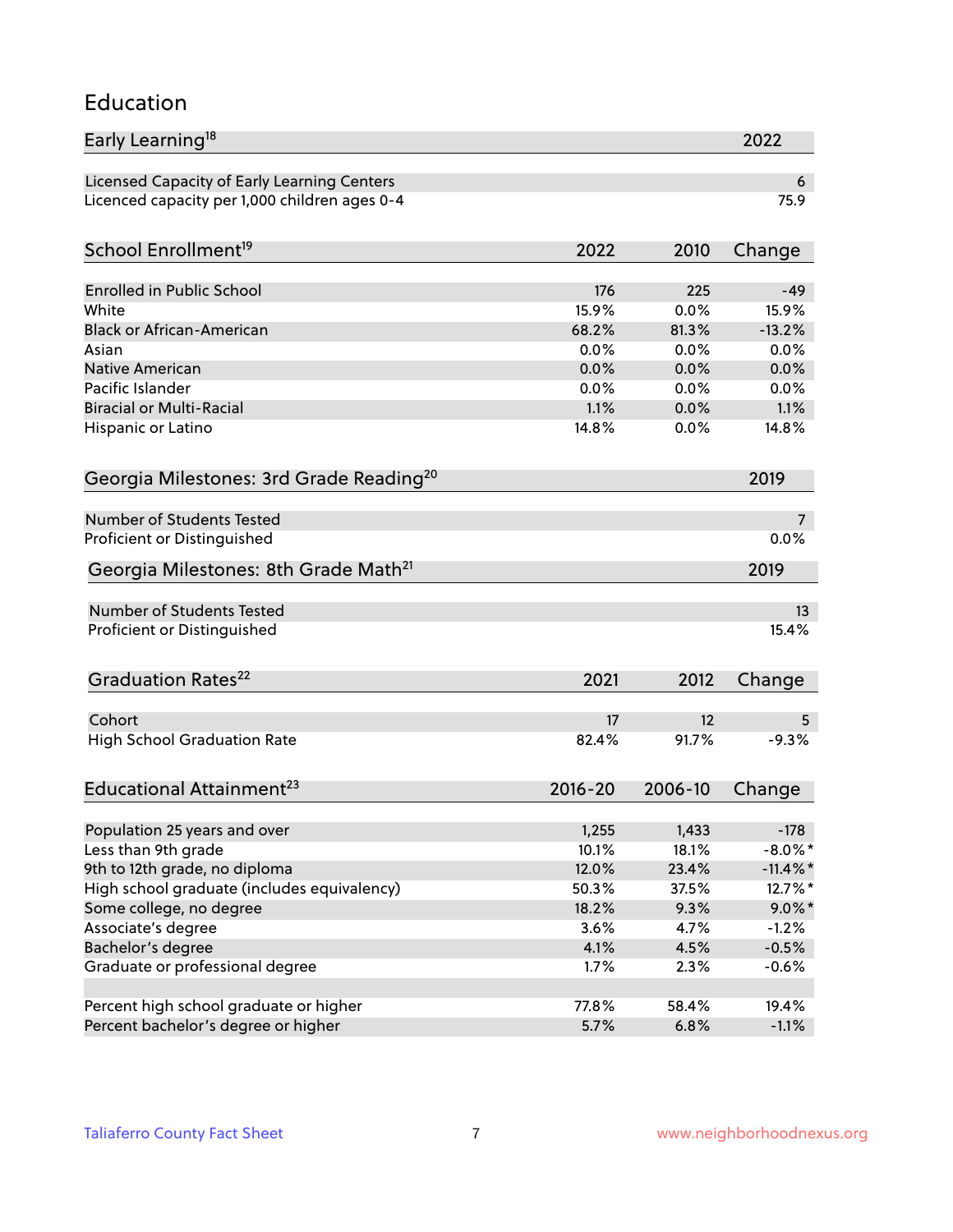#### Housing

| Households by Type <sup>24</sup>                     | 2016-20        | 2006-10        | Change    |
|------------------------------------------------------|----------------|----------------|-----------|
|                                                      |                |                |           |
| <b>Total households</b>                              | 662            | 741            | $-79$     |
| Family households (families)                         | 66.8%          | 65.0%          | 1.7%      |
| With own children under 18 years                     | 23.3%          | 15.1%          | $8.1\%$   |
| Married-couple family                                | 32.3%          | 36.4%          | $-4.1%$   |
| With own children of the householder under 18 years  | 6.8%           | 4.6%           | 2.2%      |
| Male householder, no wife present, family            | 16.5%          | 5.7%           | 10.8%*    |
| With own children of the householder under 18 years  | 13.4%          | 2.4%           | 11.0%*    |
| Female householder, no husband present, family       | 18.0%          | 22.9%          | $-5.0%$   |
| With own children of the householder under 18 years  | 3.0%           | 8.1%           | $-5.1%$   |
| Nonfamily households                                 | 33.2%          | 35.0%          | $-1.7%$   |
| Householder living alone                             | 30.2%          | 32.7%          | $-2.4%$   |
| 65 years and over                                    | 12.2%          | 12.1%          | 0.1%      |
|                                                      |                |                |           |
| Households with one or more people under 18 years    | 25.8%          | 22.0%          | 3.8%      |
| Households with one or more people 65 years and over | 42.6%          | 38.6%          | 4.0%      |
| Average household size                               | 2.41           | 2.74           | $-0.33*$  |
| Average family size                                  | 2.84           | 3.53           | $-0.69$   |
|                                                      |                |                |           |
| Housing Occupancy <sup>25</sup>                      | $2016 - 20$    | 2006-10        | Change    |
|                                                      |                |                | $-28$     |
| Total housing units                                  | 1,057<br>62.6% | 1,085<br>68.3% | $-5.7%$   |
| Occupied housing units                               |                |                |           |
| Vacant housing units                                 | 37.4%          | 31.7%          | 5.7%      |
| Homeowner vacancy rate                               | 1.0            | 0.0            | 1.0       |
| Rental vacancy rate                                  | 14.3           | 7.1            | 7.2       |
|                                                      |                |                |           |
| Units in Structure <sup>26</sup>                     | $2016 - 20$    | 2006-10        | Change    |
|                                                      |                |                |           |
| Total housing units                                  | 1,057          | 1,085          | $-28$     |
| 1-unit, detached                                     | 53.9%          | 60.5%          | $-6.5%$   |
| 1-unit, attached                                     | 0.4%           | 0.6%           | $-0.3%$   |
| 2 units                                              | 1.5%           | 0.5%           | $1.1\%$ * |
| 3 or 4 units                                         | 0.2%           | 2.8%           | $-2.6%$   |
| 5 to 9 units                                         | 1.1%           | 0.5%           | 0.7%      |
| 10 to 19 units                                       | 0.8%           | 0.0%           | 0.8%      |
| 20 or more units                                     | 0.3%           | 0.9%           | $-0.6%$   |
| Mobile home                                          | 41.8%          | 34.3%          | 7.5%      |
| Boat, RV, van, etc.                                  | 0.0%           | 0.0%           | 0.0%      |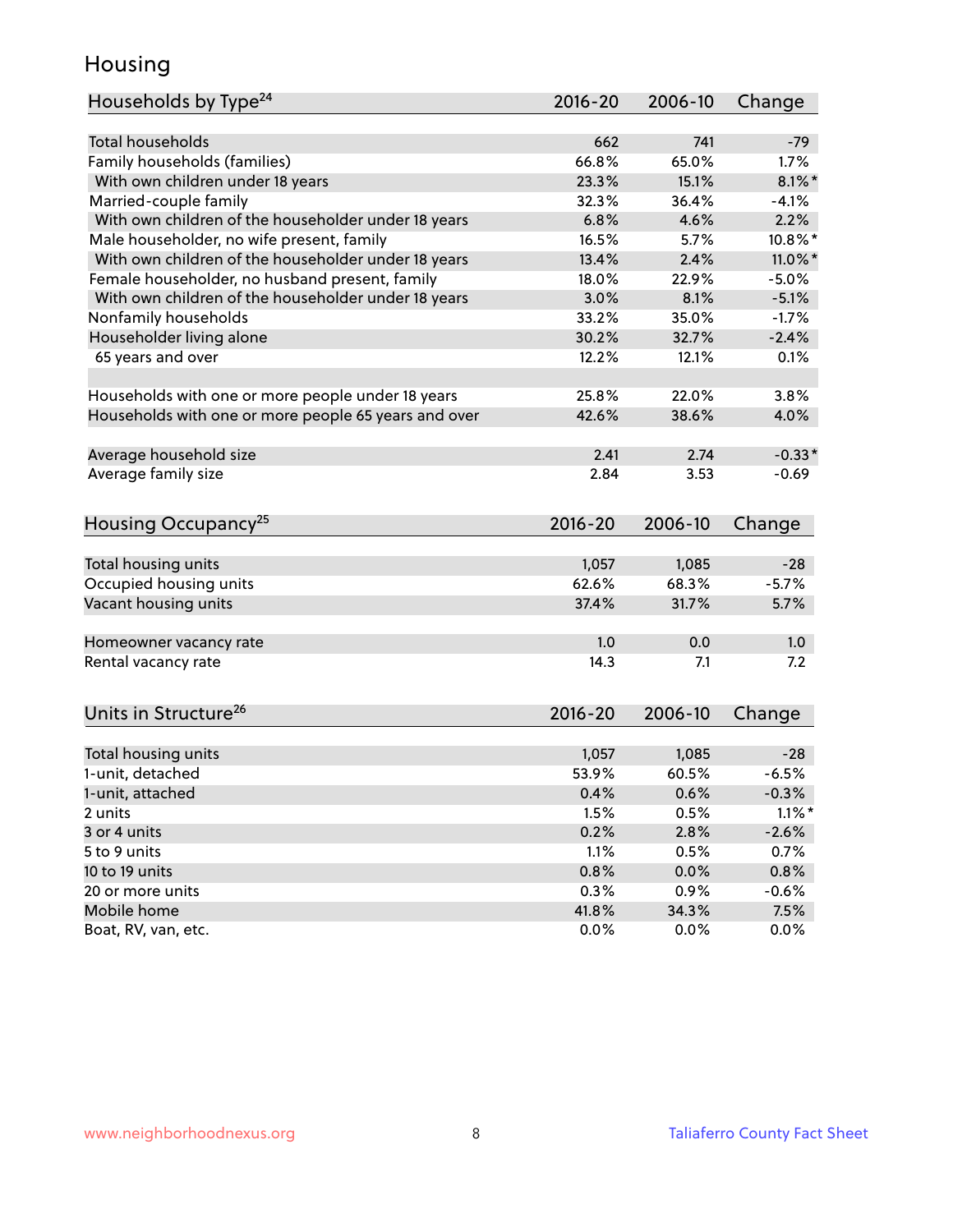# Housing, Continued...

| Year Structure Built <sup>27</sup>             | 2016-20     | 2006-10 | Change      |
|------------------------------------------------|-------------|---------|-------------|
| Total housing units                            | 1,057       | 1,085   | $-28$       |
| Built 2014 or later                            | 0.2%        | (X)     | (X)         |
| Built 2010 to 2013                             | 7.0%        | (X)     | (X)         |
| Built 2000 to 2009                             | 7.4%        | 5.3%    | 2.0%        |
| Built 1990 to 1999                             | 20.1%       | 15.9%   | 4.1%        |
| Built 1980 to 1989                             | 13.2%       | 21.5%   | $-8.3%$     |
| Built 1970 to 1979                             | 12.2%       | 16.4%   | $-4.2%$     |
| Built 1960 to 1969                             | 10.5%       | 10.0%   | 0.5%        |
| Built 1950 to 1959                             | 8.9%        | 5.8%    | 3.1%        |
| Built 1940 to 1949                             | 9.9%        | 2.0%    | $7.9\%$ *   |
| Built 1939 or earlier                          | 10.7%       | 23.0%   | $-12.4\%$ * |
|                                                |             |         |             |
| Housing Tenure <sup>28</sup>                   | 2016-20     | 2006-10 | Change      |
| Occupied housing units                         | 662         | 741     | $-79$       |
| Owner-occupied                                 | 76.4%       | 71.0%   | 5.4%        |
| Renter-occupied                                | 23.6%       | 29.0%   | $-5.4%$     |
| Average household size of owner-occupied unit  | 2.56        | 2.60    | $-0.04$     |
| Average household size of renter-occupied unit | 1.93        | 3.09    | $-1.16*$    |
| Residence 1 Year Ago <sup>29</sup>             | 2016-20     | 2006-10 | Change      |
| Population 1 year and over                     | 1,567       | 2,037   | $-470*$     |
| Same house                                     | 95.7%       | 84.1%   | 11.6%       |
| Different house in the U.S.                    | 4.3%        | 15.9%   | $-11.6%$    |
| Same county                                    | 2.2%        | 2.8%    | $-0.6%$     |
| Different county                               | 2.1%        | 13.1%   | $-11.0%$    |
| Same state                                     | 1.7%        | 13.1%   | $-11.4%$    |
| Different state                                | 0.4%        | 0.0%    | 0.4%        |
| Abroad                                         | 0.0%        | 0.0%    | 0.0%        |
| Value of Housing Unit <sup>30</sup>            | 2016-20     | 2006-10 | Change      |
|                                                |             |         |             |
| Owner-occupied units                           | 506         | 526     | $-20$       |
| Less than \$50,000                             | 40.9%       | 27.0%   | 13.9%       |
| \$50,000 to \$99,999                           | 32.8%       | 42.4%   | $-9.6%$     |
| \$100,000 to \$149,999                         | 10.7%       | 10.8%   | $-0.2%$     |
| \$150,000 to \$199,999                         | 11.1%       | 2.7%    | 8.4%        |
| \$200,000 to \$299,999                         | 2.6%        | 7.2%    | $-4.7%$     |
| \$300,000 to \$499,999                         | 1.4%        | 3.8%    | $-2.4%$     |
| \$500,000 to \$999,999                         | 0.6%        | 6.1%    | $-5.5%$     |
| \$1,000,000 or more                            | 0.0%        | 0.0%    | $0.0\%$     |
| Median (dollars)                               | 63,500      | 67,200  | $-3,700$    |
| Mortgage Status <sup>31</sup>                  | $2016 - 20$ | 2006-10 | Change      |
| Owner-occupied units                           | 506         | 526     | $-20$       |
| Housing units with a mortgage                  | 21.7%       | 31.4%   | $-9.6%$     |
| Housing units without a mortgage               | 78.3%       | 68.6%   | 9.6%        |
|                                                |             |         |             |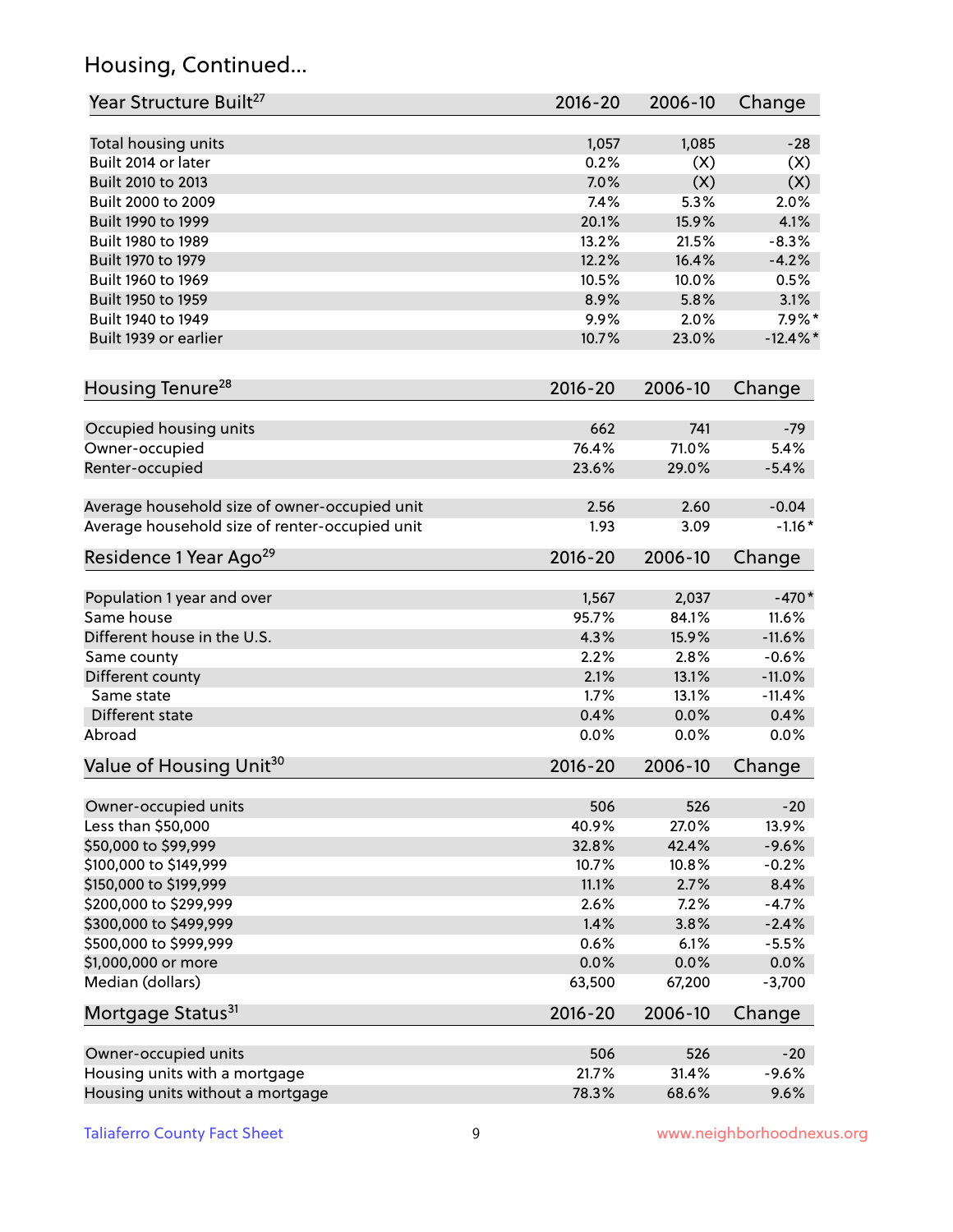# Housing, Continued...

| Selected Monthly Owner Costs <sup>32</sup>                                            | 2016-20     | 2006-10 | Change     |
|---------------------------------------------------------------------------------------|-------------|---------|------------|
| Housing units with a mortgage                                                         | 110         | 165     | $-55$      |
| Less than \$300                                                                       | 0.0%        | 0.0%    | 0.0%       |
| \$300 to \$499                                                                        | 4.5%        | 31.5%   | $-27.0%$   |
| \$500 to \$999                                                                        | 33.6%       | 27.9%   | 5.8%       |
| \$1,000 to \$1,499                                                                    | 50.0%       | 29.7%   | 20.3%      |
| \$1,500 to \$1,999                                                                    | 5.5%        | 8.5%    | $-3.0%$    |
| \$2,000 to \$2,999                                                                    | 6.4%        | 2.4%    | 3.9%       |
| \$3,000 or more                                                                       | 0.0%        | 0.0%    | 0.0%       |
| Median (dollars)                                                                      | 1,077       | 772     | $305*$     |
|                                                                                       |             |         |            |
| Housing units without a mortgage                                                      | 396         | 361     | 35         |
| Less than \$150                                                                       | 0.5%        | 3.3%    | $-2.8%$    |
| \$150 to \$249                                                                        | 22.5%       | 21.6%   | 0.9%       |
| \$250 to \$349                                                                        | 24.7%       | 25.2%   | $-0.5%$    |
| \$350 to \$499                                                                        | 23.5%       | 29.9%   | $-6.4%$    |
| \$500 to \$699                                                                        | 21.5%       | 11.4%   | 10.1%      |
| \$700 or more                                                                         | 7.3%        | 8.6%    | $-1.3%$    |
| Median (dollars)                                                                      | 364         | 349     | 15         |
| Selected Monthly Owner Costs as a Percentage of<br>Household Income <sup>33</sup>     | $2016 - 20$ | 2006-10 | Change     |
| Housing units with a mortgage (excluding units where<br>SMOCAPI cannot be computed)   | 110         | 162     | $-52$      |
| Less than 20.0 percent                                                                | 38.2%       | 39.5%   | $-1.3%$    |
| 20.0 to 24.9 percent                                                                  | 4.5%        | 24.1%   | $-19.5%$   |
| 25.0 to 29.9 percent                                                                  | 0.0%        | 8.6%    | $-8.6\%$ * |
| 30.0 to 34.9 percent                                                                  | 12.7%       | 14.8%   | $-2.1%$    |
| 35.0 percent or more                                                                  | 44.5%       | 13.0%   | 31.6%*     |
| Not computed                                                                          | 0           | 3       | $-3$       |
|                                                                                       |             |         |            |
| Housing unit without a mortgage (excluding units where<br>SMOCAPI cannot be computed) | 393         | 342     | 51         |
| Less than 10.0 percent                                                                | 42.5%       | 25.7%   | 16.8%*     |
| 10.0 to 14.9 percent                                                                  | 19.6%       | 11.1%   | 8.5%       |
| 15.0 to 19.9 percent                                                                  | 9.2%        | 13.7%   | $-4.6%$    |
| 20.0 to 24.9 percent                                                                  | 10.4%       | 18.7%   | $-8.3%$    |
| 25.0 to 29.9 percent                                                                  | 3.8%        | 7.3%    | $-3.5%$    |
| 30.0 to 34.9 percent                                                                  | 1.5%        | 4.4%    | $-2.9%$    |
| 35.0 percent or more                                                                  | 13.0%       | 19.0%   | $-6.0%$    |
| Not computed                                                                          | 3           | 19      | $-16$      |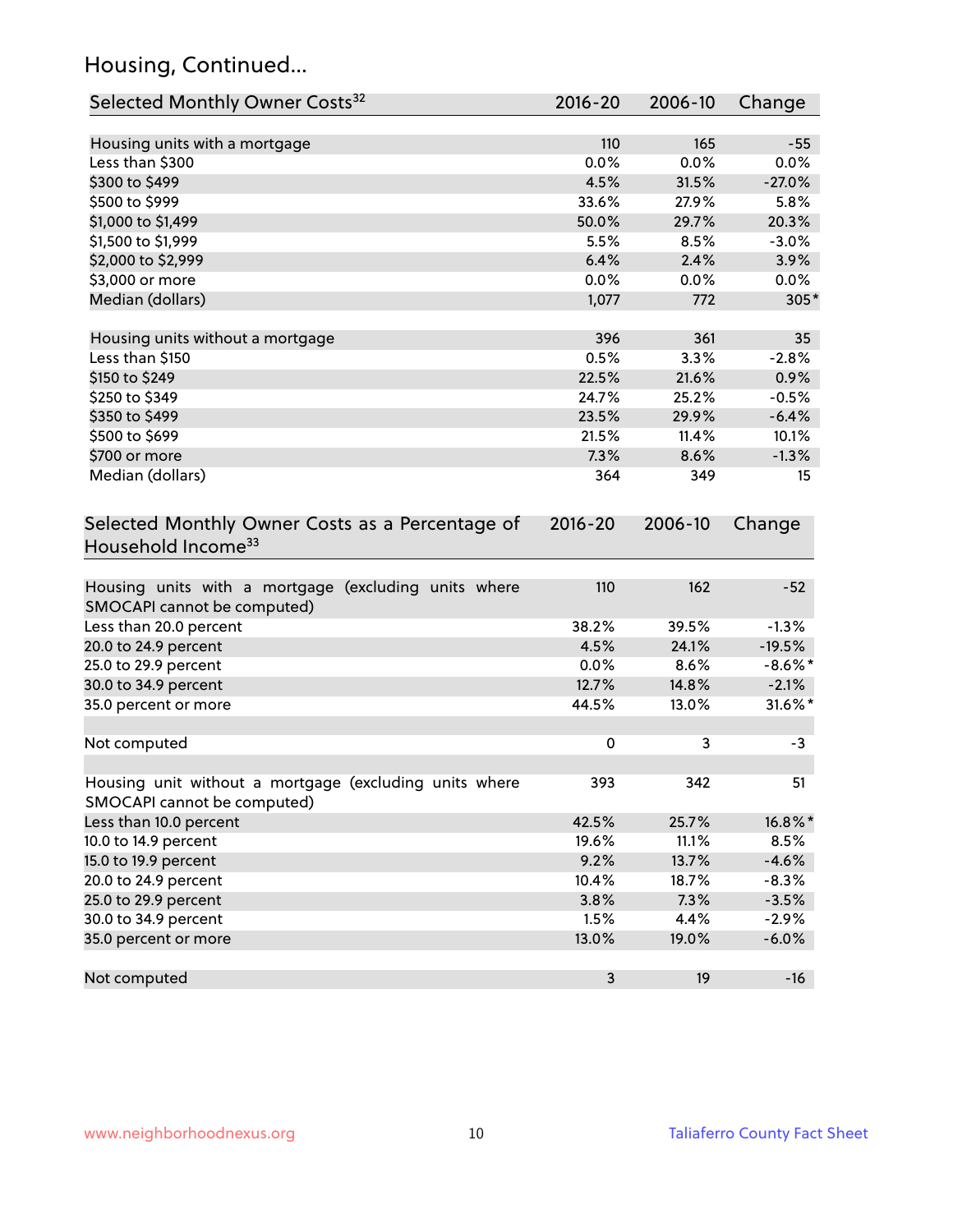#### Housing, Continued...

| Gross Rent <sup>34</sup>                                                       | 2016-20     | 2006-10 | Change   |
|--------------------------------------------------------------------------------|-------------|---------|----------|
|                                                                                |             |         |          |
| Occupied units paying rent                                                     | 122         | 203     | $-81$    |
| Less than \$200                                                                | $0.0\%$     | 5.9%    | $-5.9%$  |
| \$200 to \$499                                                                 | 36.9%       | 50.7%   | $-13.9%$ |
| \$500 to \$749                                                                 | 13.9%       | 25.1%   | $-11.2%$ |
| \$750 to \$999                                                                 | 38.5%       | 14.8%   | 23.7%    |
| \$1,000 to \$1,499                                                             | $9.0\%$     | 3.4%    | 5.6%     |
| \$1,500 to \$1,999                                                             | 1.6%        | 0.0%    | 1.6%     |
| \$2,000 or more                                                                | 0.0%        | $0.0\%$ | $0.0\%$  |
| Median (dollars)                                                               | 693         | 474     | $219*$   |
| No rent paid                                                                   | 34          | 12      | $22*$    |
| Gross Rent as a Percentage of Household Income <sup>35</sup>                   | $2016 - 20$ | 2006-10 | Change   |
|                                                                                |             |         |          |
| Occupied units paying rent (excluding units where GRAPI<br>cannot be computed) | 121         | 203     | $-82$    |
| Less than 15.0 percent                                                         | 5.0%        | 18.2%   | $-13.3%$ |
| 15.0 to 19.9 percent                                                           | 15.7%       | 1.5%    | 14.2%*   |
| 20.0 to 24.9 percent                                                           | 8.3%        | $7.4\%$ | $0.9\%$  |

| 20.0 to 24.9 percent | 8.3%  | 7.4%     | $0.9\%$ |
|----------------------|-------|----------|---------|
| 25.0 to 29.9 percent | 14.0% | 18.7%    | $-4.7%$ |
| 30.0 to 34.9 percent | 16.5% | $13.3\%$ | 3.2%    |
| 35.0 percent or more | 40.5% | 40.9%    | $-0.4%$ |
|                      |       |          |         |
| Not computed         | 35    | 12       | $23*$   |
|                      |       |          |         |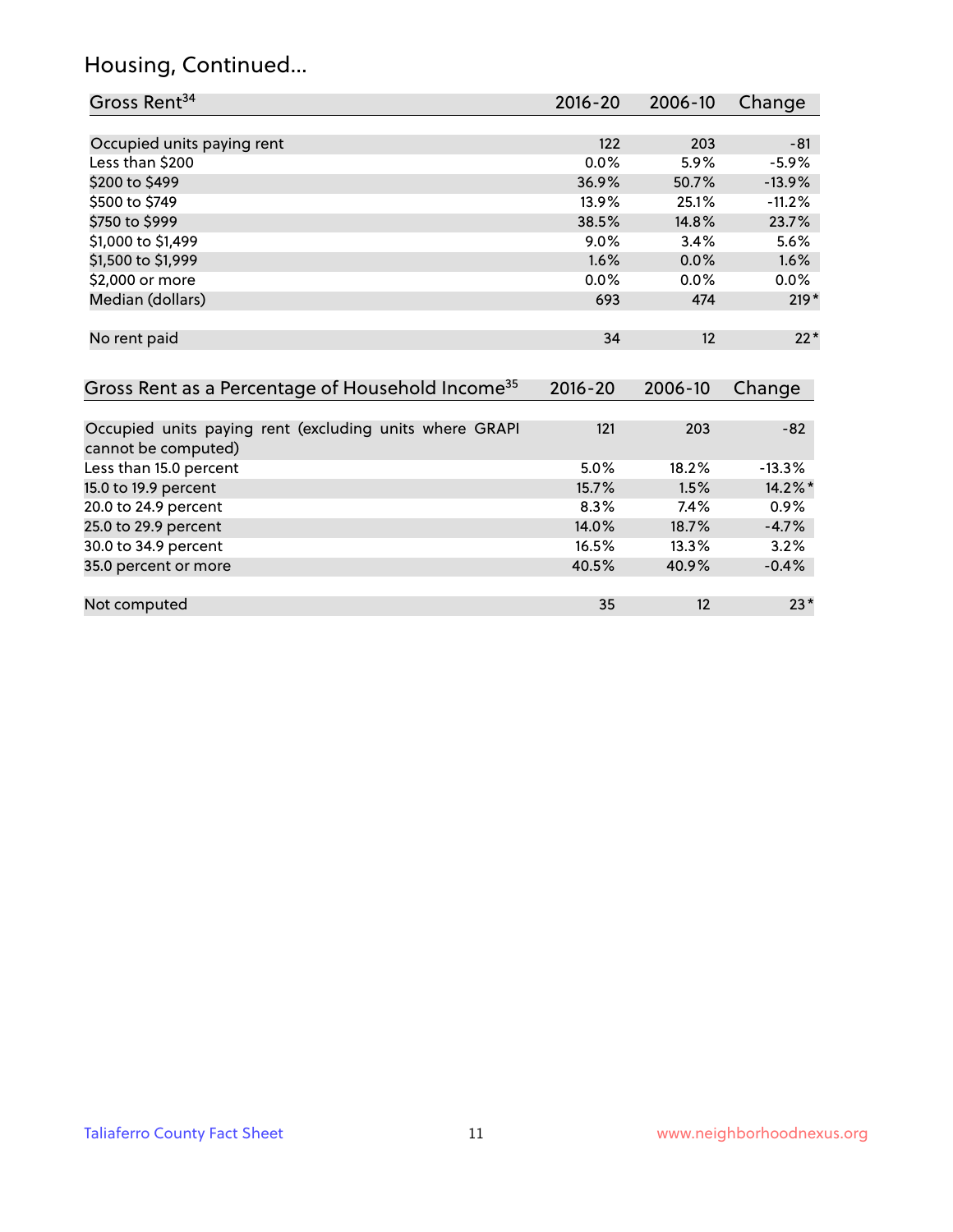# Community Involvement

| Voter Registration and Turnout <sup>36</sup> | 2020  |
|----------------------------------------------|-------|
|                                              |       |
| Active registered voters                     | 1,238 |
| Number voted in Presidential election        | 926   |
| Percent voted in Presidential election       | 74.8% |

#### Transportation

| Commuting to Work <sup>37</sup>           | 2016-20     | 2006-10 | Change          |
|-------------------------------------------|-------------|---------|-----------------|
|                                           |             |         |                 |
| Workers 16 years and over                 | 662         | 652     | 10 <sup>°</sup> |
| Car, truck, or van - drove alone          | 76.0%       | 79.0%   | $-3.0%$         |
| Car, truck, or van - carpooled            | 13.0%       | 6.0%    | $7.0\%$ *       |
| Public transportation (excluding taxicab) | $0.0\%$     | $0.0\%$ | $0.0\%$         |
| Walked                                    | 0.8%        | 2.6%    | $-1.9%$         |
| Other means                               | 0.3%        | 10.1%   | -9.8%           |
| Worked at home                            | 10.0%       | 2.3%    | $7.7\%$ *       |
|                                           |             |         |                 |
| Mean travel time to work (minutes)        | 31.1        | 30.3    | 0.8             |
|                                           |             |         |                 |
| Vehicles Available <sup>38</sup>          | $2016 - 20$ | 2006-10 | Change          |
|                                           |             |         |                 |
| Occupied housing units                    | 662         | 741     | $-79$           |
| No vehicles available                     | 10.6%       | 14.0%   | $-3.5%$         |
| 1 vehicle available                       | 32.6%       | 35.6%   | $-3.0%$         |
| 2 vehicles available                      | 23.6%       | 34.3%   | $-10.7%$        |
| 3 or more vehicles available              | 33.2%       | 16.1%   | 17.2%           |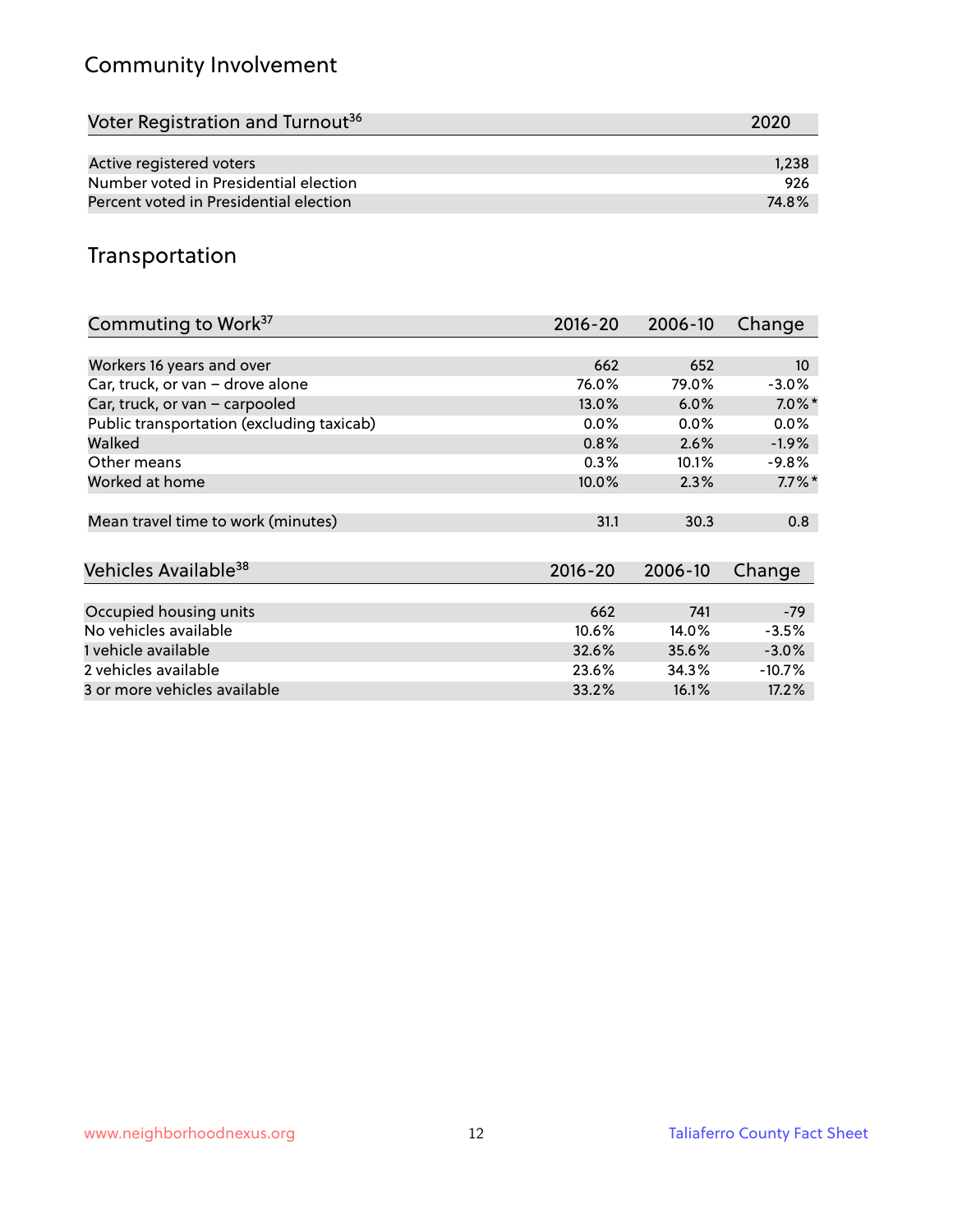#### Health

| Health Insurance coverage <sup>39</sup> | 2016-20 |
|-----------------------------------------|---------|
|-----------------------------------------|---------|

| Civilian Noninstitutionalized Population                | 1,594 |
|---------------------------------------------------------|-------|
| With health insurance coverage                          | 86.8% |
| With private health insurance coverage                  | 44.9% |
| With public health coverage                             | 57.4% |
| No health insurance coverage                            | 13.2% |
| Civilian Noninstitutionalized Population Under 19 years | 229   |
| No health insurance coverage                            | 4.4%  |
| Civilian Noninstitutionalized Population 19 to 64 years | 896   |
| In labor force:                                         | 607   |
| Employed:                                               | 583   |
| With health insurance coverage                          | 71.5% |
| With private health insurance coverage                  | 20.8% |
| With public coverage                                    | 21.4% |
| No health insurance coverage                            | 28.5% |
| Unemployed:                                             | 24    |
| With health insurance coverage                          | 50.0% |
| With private health insurance coverage                  | 20.8% |
| With public coverage                                    | 29.2% |
| No health insurance coverage                            | 50.0% |
| Not in labor force:                                     | 289   |
| With health insurance coverage                          | 92.4% |
| With private health insurance coverage                  | 33.9% |
| With public coverage                                    | 67.1% |
| No health insurance coverage                            | 7.6%  |

| <b>Health Factors</b>                                                                   | <b>Most Recent</b> |
|-----------------------------------------------------------------------------------------|--------------------|
|                                                                                         |                    |
| Premature Death (YPLL before age 75 per 100,000 population, age-adjusted) <sup>40</sup> | 18,528.9           |
| Average number of Physically Unhealthy Days <sup>41</sup>                               | 5.4                |
| Average number of Mentally Unhealthy Days <sup>42</sup>                                 | 5.8                |
| Low Birthweight Births <sup>43</sup>                                                    | 8.8%               |
| Diabetes Prevalence <sup>44</sup>                                                       | 15.6%              |
| HIV Prevalence (per 100,000 population) <sup>45</sup>                                   | 445.9              |

HIV Prevalence (per 100,000 population) $^{45}$  and the set of the set of the set of the set of the set of the set of the set of the set of the set of the set of the set of the set of the set of the set of the set of the se Rate, Deduplicated ER Visits for Asthma, Ages 0-17 $^{46}$  1,775.1 1,775.1 1,775.1 1,775.1 1,775.1 1,775.1 1,775.1